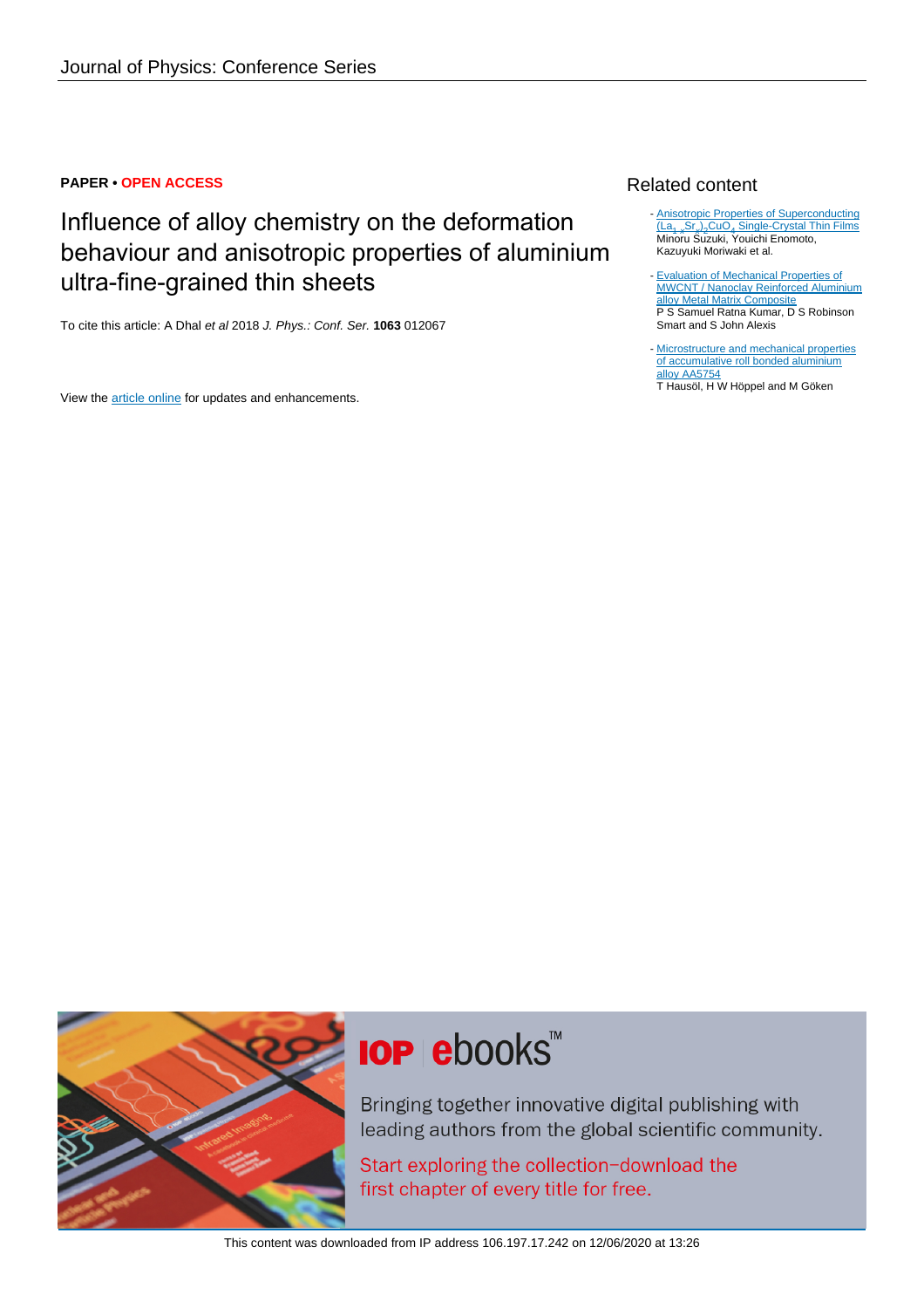# **Influence of alloy chemistry on the deformation behaviour and anisotropic properties of aluminium ultra-fine-grained thin sheets**

### $\mathbf{A}$  Dhal<sup>1</sup>, S K Panigrahi<sup>1\*</sup> and M S Shunmugam<sup>1</sup>

<sup>1</sup>Department of Mechanical Engineering, Indian Institute of Technology Madras, Chennai 600036, India

**\*Correspondence Email:** skapnigrahi@iitm.ac.in

**Abstract.** In the present work, cryorolling was performed on both pure Al (AA1070) and Al-Mg alloy (AA5083). Cryorolled materials were subjected to same level thermal treatment. The deformation behaviour and [anisotropic properties of](mailto:skapnigrahi@iitm.ac.in) these materials were extracted from uniaxial tensile test results. These properties were compared for base, cryorolled and heat treated conditions for both the materials. Compared to AA1070, AA5083 shows much improved strain hardening capability. This is attributed to its lower stacking fault energy and influence of incoherent Mg solute in the Al matrix. By controlled thermal treatment substantial ductility was also regained for AA5083, without much loss in its tensile strength. This behaviour is attributed to the presence of bimodal microstructure in AA5083, consisting of ultra-fine as well as coarse grains. Due to the preservation of rolling texture even at high annealing temperature, the anisotropic properties were also found to be much favourable in case of AA5083.

#### **1. Introduction**

With the advent of global warming due to increased  $CO<sub>2</sub>$  footprint and alarming scarcity of fossil fuels, there is need to cut down the rate of fuel consumption in transportation sector. Development of materials with high specific strength is a key step in improving fuel efficiency. In automobiles and aircraft, sheet metals are major weight contributors as they are popularly used in form of panels and structural frames. Therefore, researchers are constantly pondering over methods to develop high strength sheet with good amount of ductility and formability [1]. Cryorolling followed by careful thermal treatment is an effective method to develop high strength ultra-fine-grained (UFG) sheet in large quantity. Cryorolling is an important severe plastic deformation (SPD) process due to its many advantages. First, production yield of cryorolling is much higher compared to other SPD processes. Second, there is no need of expensive tools and specialised equipment for this process. Third, cryorolling can be upscaled to a continuous mass production level. Most importantly, enhancement in mechanical strength of the final product is significantly higher than other SPD processes [2].

The extraordinary increase in strength during cryorolling is contributed by two factors: (i) refined grain size (Hall-Petch strengthening), (ii) accumulation of excessive dislocation in form of tangles and forests [3]. Due to the subzero deformation temperature, dynamic recovery is supressed, resulting in very high dislocation density in the material after cryorolling. Grain refinement eventually occurs due to stress assisted dislocation rearrangement into nanoscaled subcells. The effectiveness of recovery suppression largely depends on the material's stacking fault energy (SFE). Materials with high SFE recovers easily, resulting in lower dislocation density after cryorolling. The degree of grained refinement in materials with high SFE is also lower. Therefore, such materials are expected to undergo

1 Content from this work may be used under the terms of the[Creative Commons Attribution 3.0 licence.](http://creativecommons.org/licenses/by/3.0) Any further distribution of this work must maintain attribution to the author(s) and the title of the work, journal citation and DOI. Published under licence by IOP Publishing Ltd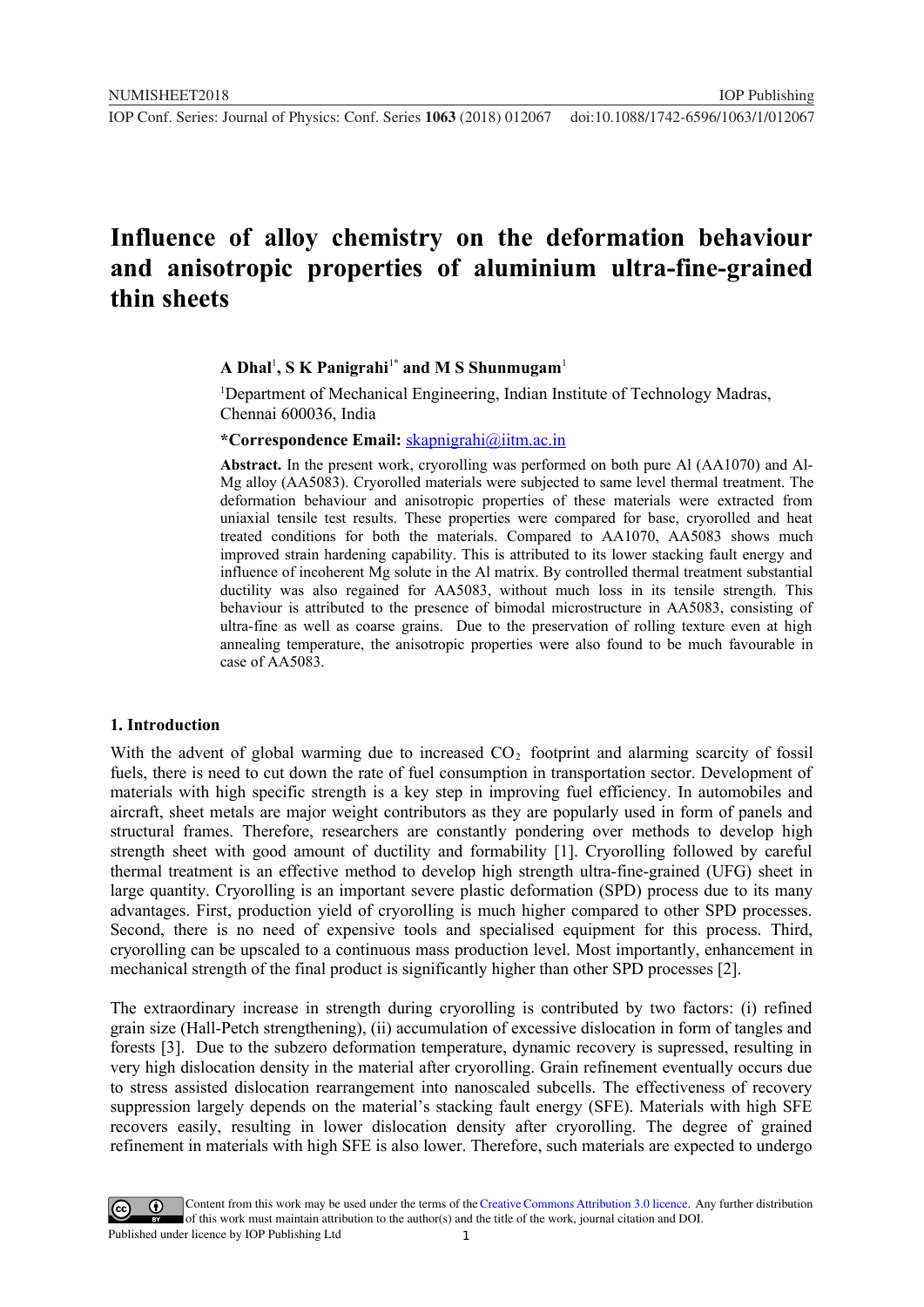less strengthening after cryorolling. It is a known fact that presence of alloying elements in the material decreases its SFE. Therefore, alloying has profound effect on the post-cryorolling microstructure of a material. A deeper insight into the influence of alloy chemistry on the microstructural evolution after cryorolling has been provided in the authors' previous paper [4].

Although, the cryorolling imparts extraordinary high strength in the material, it comes at the cost of its ductility. Therefore, the formability of cryorolled material is expected to be very low. To increase the material's ductility some degree of thermal treatment is necessary after cryorolling. Post-cryorolling heat treatment leads to thermally assisted recovery and recrystallisation and finally grain growth. The recovery kinetics of cryorolled materials are relatively faster, leading to premature grain growth. However, in case of alloys, presence of solutes in the solvent matrix or precipitates at the grain boundaries helps in retarding the rate of grain growth and, thereby, improving the thermal stability of the UFG microstructure. With careful heat treatment of the cryorolled sheets it is possible to retain equiaxed, dislocation free, UFG microstructure or even develop a bimodal or duplex microstructure. Materials with such microstructure are known to have a combination of good strength and ductility [5].

Many researchers have investigated the mechanical properties and formability of a wide plethora of cryorolled materials, both before and after various types of thermal treatment [6-8]. However, to the best of authors' knowledge, none of the researchers have compared the mechanical (strength, ductility) and anisotropic properties ( $\overline{R}$ ,  $\Delta R$ ) of pure metals and alloys subjected to similar level of cryorolling and post-cryorolling heat treatment. Such investigation is necessary to establish the influence of alloy chemistry on the mechanical and anisotropic properties of materials. This knowledge base will also be helpful in selecting the suitable material and optimising the post-cryorolling thermal treatment. One such attempt has been made in the present work, where pure Al metal (AA1070) and Al-Mg alloy (AA5083) were subjected to similar level of cryorolling and heat treatment. The properties of the materials were compared before and after cryorolling as well as after post-cryorolling heat treatments. The variation was carefully correlated with the microstructures at each condition.

# **2. Experimental details**

Both the materials (AA1070 and AA5083) were procured in form of 10 mm plates. They were cut down into small square samples with edges of 500 mm. These square samples were kept in an enclosed furnace at a temperature of 500°C for 12 hours. This almost leads to complete dissolution of any second phase particle into the Al matrix and coarsen up the grains to make them sufficiently soft for effective cryorolling. These materials serve as the base condition for the present investigation. The base materials were then cryorolled using a 2-high rolling mill with a roll diameter of 110 mm operating at 8 rpm. The required reduction was obtained incrementally by rolling the material for several passes to reach a final thickness of 0.5 mm. The samples were dipped in liquid nitrogen bath for 10 minutes before every pass to ensure the sub-zero deformation temperature. Cryorolled samples were later subjected to annealing at temperatures of 200°C and 250°C for 30 minutes followed by their immediate quenching in cold water.

Dog-bone shaped (as per ASTM E8 standard) tensile specimens were cut from the processed sheets along 0°, 90° and 45° to the rolling direction. Tensile stress-strain curves were obtained by deforming all the various samples till fracture in an uniaxial tensile testing machine (Instron 5948) operating at a cross head velocity of 0.3 mm/min. To obtain the anisotropic properties, the specimens marked along the gauge length were subjected to partial deformation (within the uniform ductility range of all the materials). The true strains along the length and width of the samples were measured using a highresolution microscope equipped with image processing software.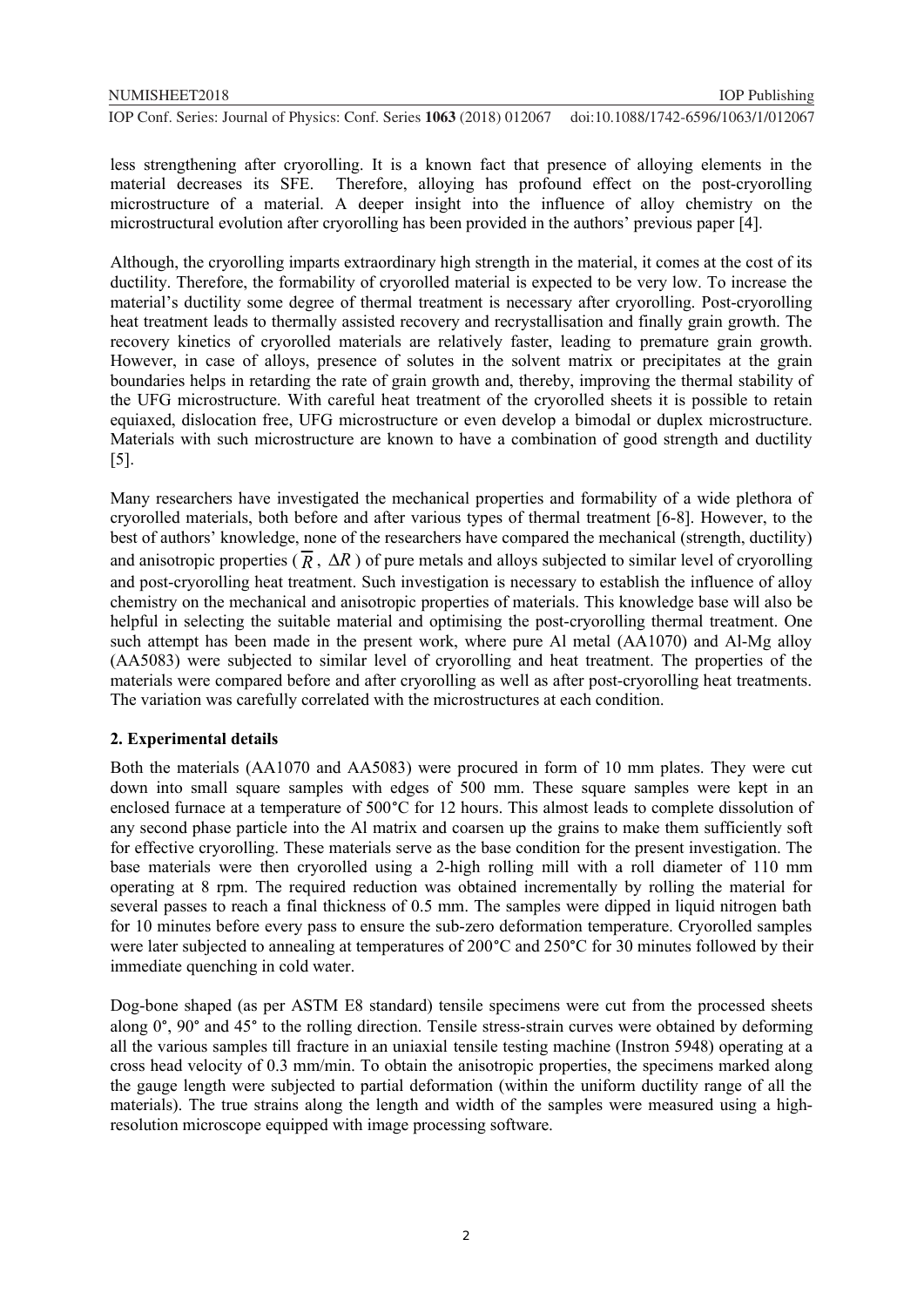## **3. Results and discussions**

#### *3.1 Tensile properties of AA1070 and AA5083*

Figure 1 shows the true tensile stress-strain curves obtained for specimens cut along the rolling direction. Clearly, the stress-strain curves of AA1070 (pure Al) is significantly different from that of AA5083 (Al-Mg alloy).



**Figure 1:** True stress-strain curves of AA1070 and AA5083 at various material conditions

Essential tensile properties such as yield strength (YS), ultimate tensile strength (UTS), uniform ductility (UD) and total ductility (TD) have been calculated from the stress-strain curves and have been illustrated in form of bar charts in figure 2. After cryorolling, the YS increase in both AA1070 and AA5083. The increment in YS for AA1070 after cryorolling is 70 MPa and for AA5083 is 173 MPa. Increase in YS after cryorolling depends on the balance between the dislocation accumulated during cryorolling and the dislocation annihilated due to dynamic recovery. Dynamic recovery is more prominent in AA1070 due to its greater SFE (166 mJ/m<sup>2</sup>) compared to AA5083 (SFE = 33 mJ/m<sup>2</sup>). Therefore, although both the materials undergo same level cryo-deformation, due to greater magnitude of dynamic recovery in AA1070, the increase in YS is much lower in AA1070 compared to AA5083.



**Figure 2:** (a) Variation of yield and ultimate tensile stress, (b) variation of uniform and total ductility at various material conditions for both AA1070 and AA5083

After annealing at 200°C, there is a mere drop of 1-2% in the YS for both the materials. Due to high degree of stored energy in cryorolled samples, the recovery kinetics after annealing is expected to be very fast. On contrary, the YS remains primarily unchanged after annealing. The microstructural investigation presented in authors' previous paper reveals two important factors: (i) annealing at 200°C leads to annihilation of intertwined dislocations (tangles/forests) both in grain interiors and boundaries, resulting in development of nanometric grains with well-defined boundaries (ii) the influence of annealing on the grain size and morphology remains minimal. This implies that the YS of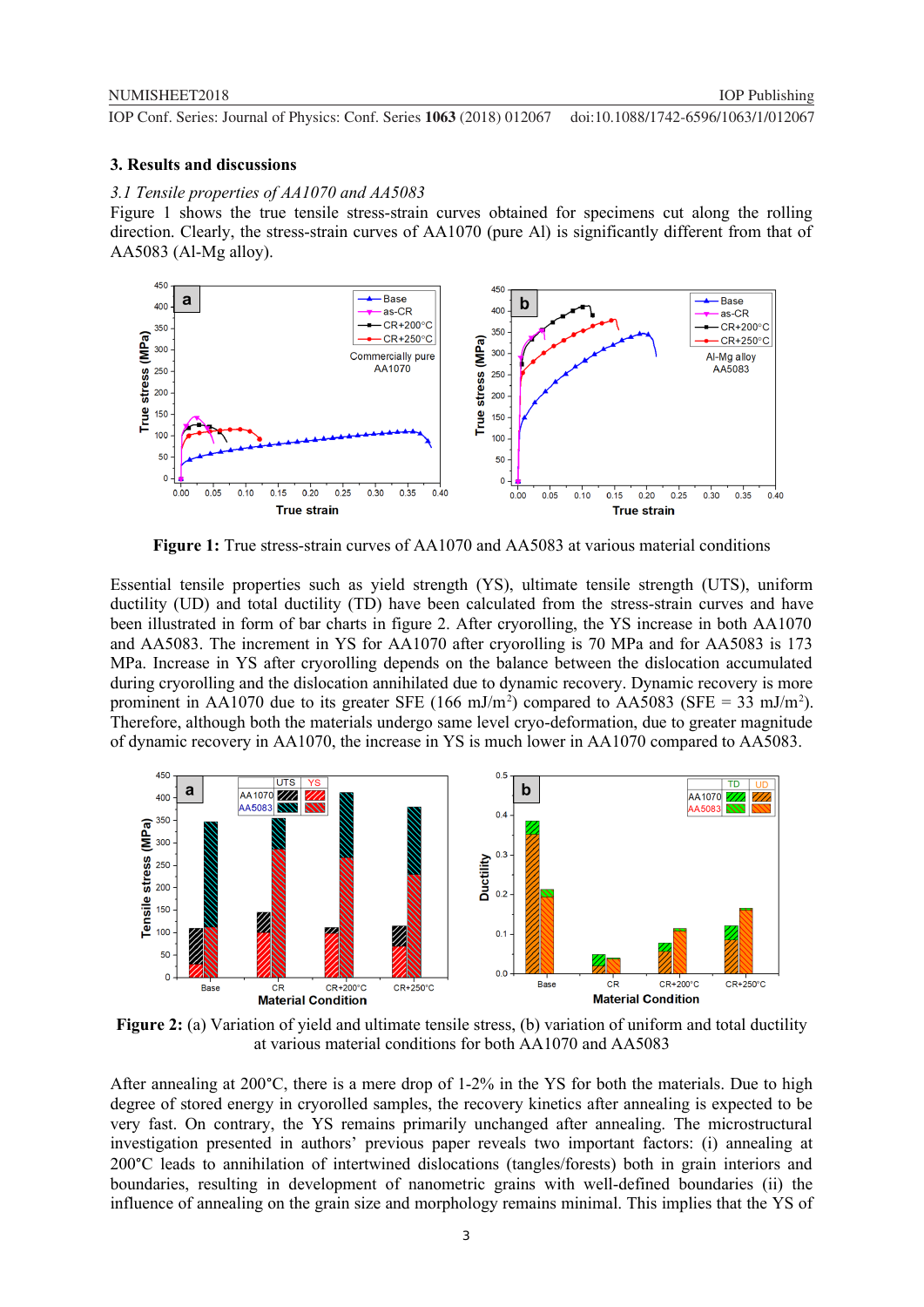#### NUMISHEET2018 IOP Publishing

**1234567890** ''"" IOP Conf. Series: Journal of Physics: Conf. Series **1063** (2018) 012067 doi :10.1088/1742-6596/1063/1/012067

the material is mainly influenced by the Hall-Petch strengthening factor, which is a function of the grain size, not the dislocation density. After heat treatment at 250°C, there is a steady drop in the YS of both AA1070 (29%) and AA5083 (14%). Annealing treatment at 250°C causes significant change in the grain size of the UFG microstructure. In AA1070, the grain growth is driven by grain boundary rotation and coalescence. In case of AA5083, solute influence abnormal grain growth is the governing mechanism of grain growth. Abnormal grain growth in AA5083 leads to development of a bimodal microstructure.

At base condition, the ductility is very high due to presence of very coarse, dislocation-free grains. Nevertheless, the ductility in AA5083 is relatively lower due to obstruction from Mg (solute) in the Al matrix. Cryorolling leads to significant loss in ductility of both the materials. Annealing of the cryorolled samples results in restoration of ductility. However, improvement of UD is much better in AA5083 compared to AA1070. After annealing at 250°C, UD of AA1070 is still less than 33% of its value in base condition. On the other hand, for AA5083, the UD after annealing at this temperature is 16% which is almost close to 85% at base condition. The combination of very good ductility bundled with high tensile strength of AA5083 could be attributed to its bimodal microstructure where high strength is contributed by the nanometric grains and good ductility is provide by the coarse grains.

### *3.2 Strain hardening abilities of AA1070 and AA5083*

The tensile curves (Figure 1) reveals that the AA1070 shows much inferior strain hardening characteristics compared to AA5083. Modified Crussard–Jaoul (C-J) analysis was used to quantify the magnitude of strain hardenability [9]. This relationship is based on Swift's stress-strain relationship as represented in the following equation:

$$
\varepsilon = \varepsilon_o + C\sigma_i^m \tag{1}
$$

where  $\sigma$ <sub>i</sub> is the true stress,  $\varepsilon$  is the true strain,  $\varepsilon$ <sub>o</sub> is the initial true strain, *m* is the strain hardening exponent and *C* is the material constant. Equation for modified C-J relationship is obtained by differentiating equation 1 and applying logarithm on both sides.

$$
\ln\left(\frac{\partial \sigma}{\partial \varepsilon}\right) = (1 - m)\ln \sigma - \ln(Cm)
$$
 (2)

The strain hardening exponent (*m*) is an indicator of the magnitude of strain hardening and can be determined by taking the slope of log-log plot between  $\frac{\partial \sigma}{\partial \phi}$ ε  $\left(\,\partial\sigma\,\right)$  $\left(\frac{\partial}{\partial \varepsilon}\right)$  and  $\sigma$ . The values of *m* have been plotted for various material conditions in figure 3.

It is very clear from the figure 3 that the strain hardening exponent of AA5083 is consistently higher compared to AA1070 at all four conditions. The strain hardening capacity of a material depends on its ability to accumulate mobile dislocation uniformly throughout the material. Strain hardening capacity is lost as soon as dislocations get accumulated preferably in a localised manner.

Strain localisation is primarily caused due to obstruction from artefacts (grain boundaries, particles, defects) or pre-existing dislocation tangles. At base condition, AA1070 (pure Al) is free from such excessive dislocations in form of tangles and the only source of dislocation accumulation are the grain boundaries. Due to the grains being very coarse, the volume fraction of grain boundary is very less. Therefore, the strain hardening potential of both the materials is highest for the base, undeformed condition. However, strain hardenability is consistently greater for Al-Mg alloy (AA5083) compared to the pure Al (AA1070). It is because AA5083 is a solid solution, where apart from the grain boundaries the grain interiors also accumulate dislocations. The grain interiors contain Al matrix embedded with solute atoms (Mg). Mg (hcp crystal) is highly incoherent with Al (fcc crystal) matrix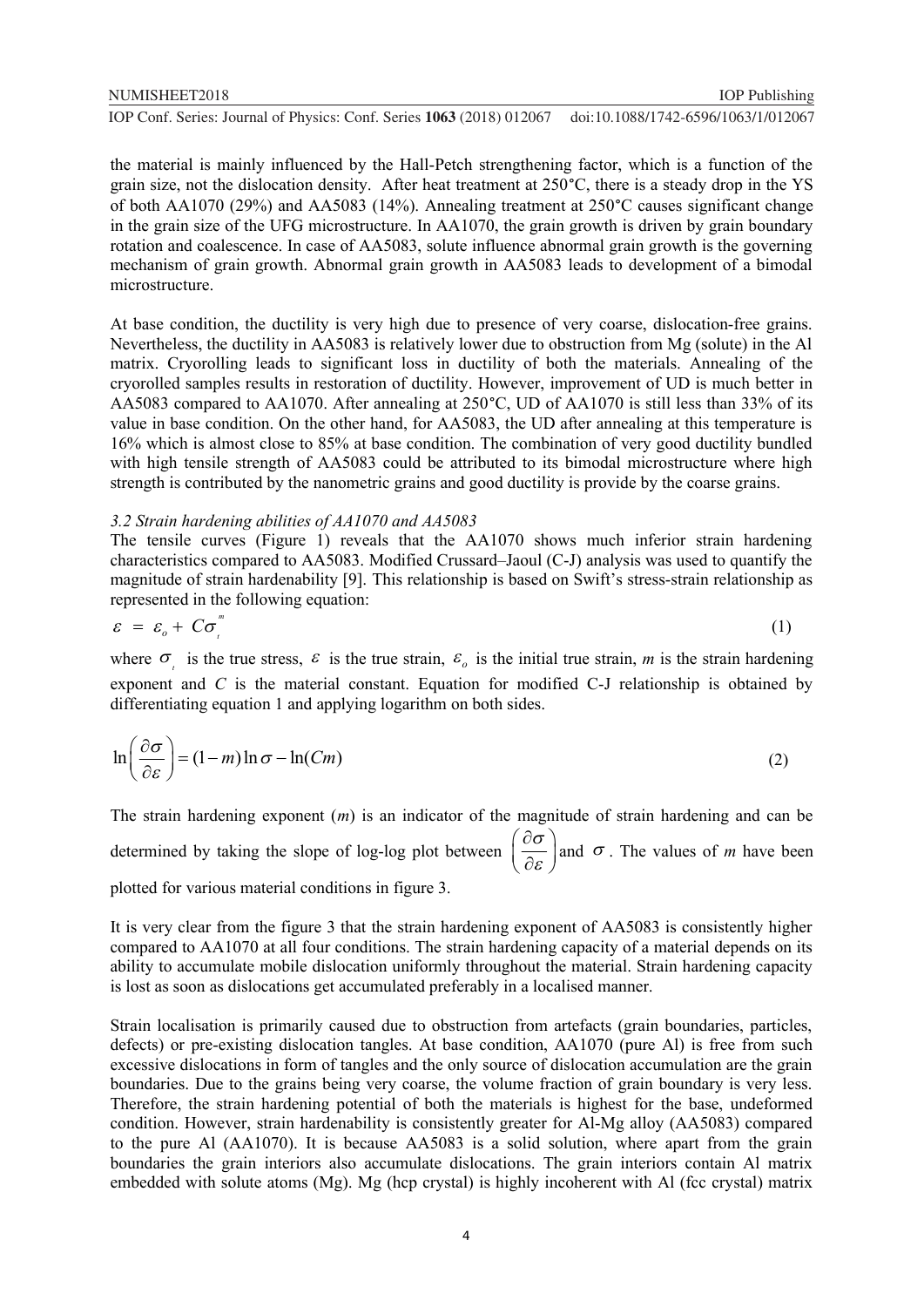due to their distinctively different crystallography. Therefore, it undergoes increased strain hardening promoted by solute strengthening effect.

After cryorolling, the strain hardening ability of both the material decreases significantly. This is due to the accumulation of excessive dislocations stored in forms of tangles and forests which leads to premature strain localisation. This effect is more profound in AA5083 since it accumulates much greater amount of dislocation due to its lower SFE. However, after annealing treatment, these excessive dislocations get annihilated and the strain hardening capability of the material improves. Bimodal microstructure of AA5083 has even greater strain hardening exponent compared to its base counterpart. This could be attributed to the presence of both UFG and coarse grains which facilitates free movement of a larger amount of mobile dislocations in the microstructure.

#### *3.3 Mechanical and planar anisotropy of AA1070 and AA5083*

Both mechanical anisotropy  $(\overline{R})$  and planar anisotropy  $(\Delta R)$  are crucial parameters which are used as benchmark to assess the formability of a sheet. The values of  $\overline{R}$  and  $\Delta R$  depend on the material's microstructural features such as crystallographic texture, grain morphology and stored dislocation density [10].  $\overline{R}$  represents the resistance to thinning of the sheet (equation 3) and  $\Delta R$  signifies the resistance to earing during sheet forming (equation 4) and they are calculated from the average of the ratios between the true strain determined along length (*l*) and width (*w*) of tensile specimens oriented at various angles (0°, 45°, 90°) to the rolling direction (equation 5).

$$
\overline{R} = \frac{R_0 + 2R_{45} + R_{90}}{4} \tag{3}
$$

$$
\Delta R = \frac{R_0 - 2R_{45} + R_{90}}{2} \tag{4}
$$

$$
R_{0,45,90} = \left(\frac{\ln(w_o / w_f)}{\ln(l_f w_f / l_o w_o)}\right)_{0,45,90}
$$
\n(5)

Based on the above equation, the values of  $\overline{R}$  and  $\Delta R$  have been calculated at the base condition and post-cryorolling annealing conditions corresponding to both the materials (represented graphically in figure 4 and values provided in table 1). The analysis of cryorolled samples has been avoided due to its limited uniform ductility.



**Figure 3:** Strain hardening exponent determined by modified C-J analysis at various material conditions



**Figure 4:** The values of average and planar anisotropy for AA1070 and AA5083 at various material condition